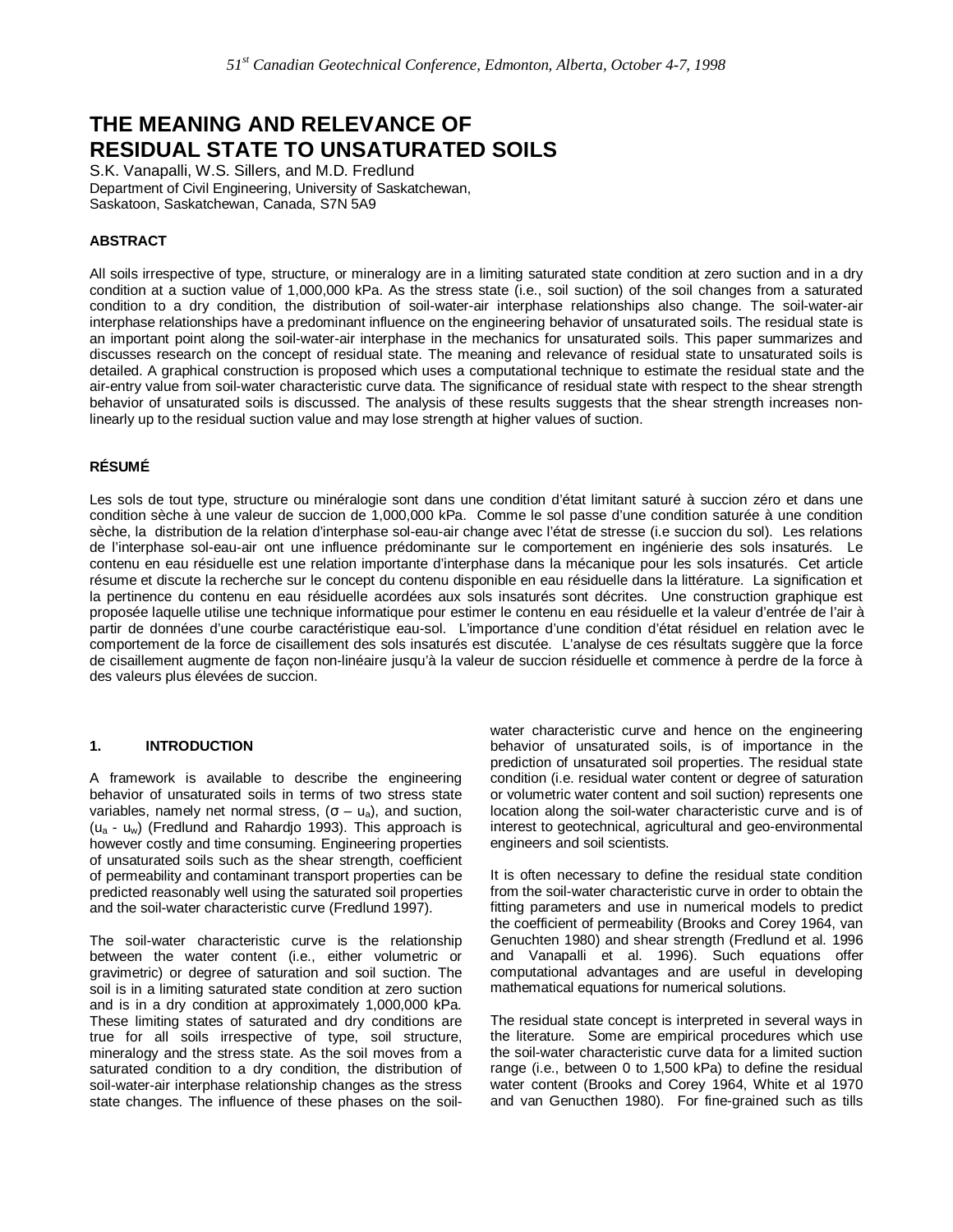and clays the residual state conditions may occur at suction values that are higher than 1,500 kPa. Hence, models based on soil-water characteristic curve data that were developed for a limited range of suctions may not be suitable for the prediction of unsaturated soil properties at low water contents and high suctions.

Recent experimental evidence shows that shear strength increases non-linearly and may even start to decrease at large values of suction for unsaturated soils (Escario and Juca, 1989). Similarly, at suction values beyond residual state conditions the variation of coefficient of permeability may not be due to the liquid phase any more but due to the combined flow of liquid and vapor phase. It is important to use the entire soil-water characteristic curve (i.e., from 0 to 1,000,000 kPa) to model the unsaturated soil behavior and estimate residual state condition. Such an estimate would be useful in understanding the relevance of the term with respect to the engineering behavior of unsaturated soils.

This paper summarizes and discusses research on the concept of residual state. A graphical construction is proposed which uses a computational technique to estimate the residual state using the entire soil-water characteristic data (i.e., from 0 to 1,000,000 kPa). The meaning and relevance of the term residual state with respect to unsaturated soil behavior is discussed. The significance of residual state condition on the shear strength behavior of unsaturated soils is studied in more detail.

#### **2. THE CONCEPT OF RESIDUAL STATE – REVIEW**

The definition of residual water content or residual state available in literature are based on empirical, physical or construction procedures. The common element between all these definitions is that at residual state condition, the water phase is discontinuous and isolated with thin films of water surrounding the soil and air. Figure 1 shows the probable soil-water-air interphase relationship at residual state condition.



Figure 1 The probable soil-water-air interphase relationship at residual state condition (after Fairbridge and Finkl 1979)

Lebedeff (1927) studied the distribution of water within sand as a function of the height of above a water table. From these findings he noted that below a certain value of water content, an increase in suction had little affect on the soilwater content. The term "maximum molecular moistureholding capacity" was used to describe residual water content. Residual water content tends to become essentially a constant value for further increments of soil suction according to this definition. The residual water content as defined by Lebedeff (1927) is not a clearly defined value and is a parameter that is extrapolated from the available data. However, it should be noted that the initial desaturation or drainage of soil is in liquid phase at low suction values and at higher values of suction the desaturation is due both to liquid and vapor phases.

Brooks and Corey (1964) defined residual water content as the water content at which suction reaches infinity. The difficulty with this definition is that it is not possible to extend the soil-water characteristic curve to infinity. Both Lebedeff (1927) and Brooks and Corey (1964) definitions have limitations. A soil suction of 1,000,000 kPa is generally accepted to represent dry conditions within a soil (Mitchell 1976). Experimental evidence supporting this value is provided by several investigators (Croney and Coleman, 1961; Russam 1958 and Fredlund, 1964; and Vanapalli, 1994). Thermodynamic principles also support zero water content at 1,000,000 kPa suction (Richards, 1965; Wilson et al. 1994).

van Genuchten (1980) defined the residual water content as the water content at a soil suction of 1500 kPa. This is suction limit of measurement for most soil suction testing equipment. Also, a suction value of 1500 kPa is defined as the wilting point. Models used for agricultural purposes are generally not required to model soil-water characteristics beyond the wilting point.

According to van Genuchten et al (1991), residual water content is defined as the water content at which the slope of the soil-water characteristic curve (i.e., dθ/dψ for the data plotted as volumetric water content, θ, versus soil suction, ψ ) and coefficient of permeability go to zero when soil suction becomes large. This definition is still open to interpretation, since the coefficient of permeability may be small but there is film flow and vapor movement and as a result the coefficient of permeability is a non-zero, finite number (Nitao and Bear, 1996). Also, the slope of the soilwater characteristic curve does not become zero until a soil suction of 1,000,000 kPa when the water content reaches zero. According to Luckner et al (1989), the residual water content specifies the maximum amount of water in a soil that will not contribute to liquid flow because there is a blockage in flow paths or a strong adsorption onto the solid phase.

Nitao and Bear (1996) noted that calculated residual water contents are more a function of the instrumentation used to measure the soil-water characteristic data (i.e., the maximum suction measurable by the instrument) than an actual physical constant. Nitao and Bear (1996) suggest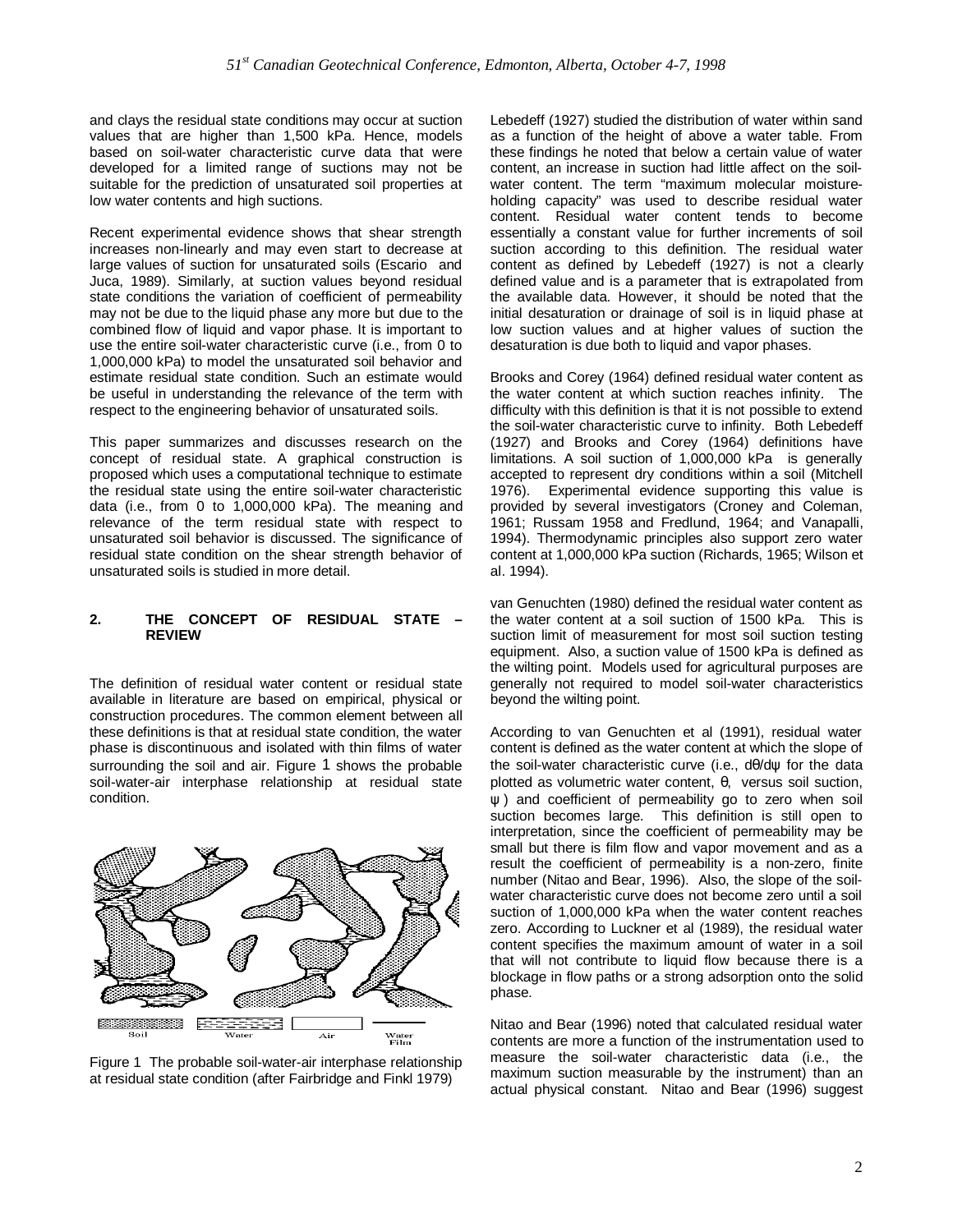that residual water content is related to the lowest measured water content.

The soil-water characteristic curve is a continuous function and there is no specific point that can be called the residual water content. Currently, most investigators treat residual water content as a fitting parameter with no real physical significance (van Genuchten, 1991; Kosugi, 1994; van Genuchten, 1988; Siddroupoulos and Yannopoulos, 1988; Luckner et al, 1989; Nimmo, 1991; Nielsen and Luckner, 1992; Kosugi, 1994), or avoid the controversy by using a correction factor (Fredlund and Xing, 1994 and Fayer and Simmons, 1995).

One reason for treating residual water content as a fitting parameter with less emphasis on its physical meaning is related to the fact that different models of the soil-water characteristic curve can produce different results (Kosugi, 1994). Another reason is that the residual water content is not the lowest possible water content within soil. Through evaporation, centrifuging or oven drying it is possible for water content to be less than residual water content. The credibility of residual state or residual water content concept diminishes if film flow and vapor flow are taken into consideration. Water can be transferred through the thin films of water adsorbed onto the surface of the soil particles or by transfer in the vapor phase. Sillers (1997) more recently defined residual water content as the water content where the soil-water goes from being held within the soil primarily by capillary action to soil-water being held in the soil primarily by adsorptive forces.

An alternative and perhaps more accurate method of determining the residual state is to use a construction method. A construction method is less dependent on the soil-water characteristic model used and gives more consistent results across different soil-water characteristic models. A graphical construction procedure which uses a computational construction technique to estimate the residual state based upon soil-water characteristic data ranging from 0 to 1,000,000 kPa. This procedure is extended to estimate the air-entry value of the soil. The practical advantages of this construction method are discussed later in the paper.

#### **3. A COMPUTATIONAL METHOD OF CONSTRUCTION FOR ESTIMATING THE RESIDUAL STATE AND THE AIR-ENTRY VALUE**

Fredlund and Xing (1994) provided an analytical basis for mathematically defining the soil-water characteristic curve. The equation applies over the entire range of suctions from 0 to 1,000,000 kPa. This equation is most commonly written in terms of volumetric water content,  $θ<sub>w</sub>$ , as given below:

$$
\theta_{w} = \theta_{s} \left[ 1 - \frac{\ln\left(1 + \frac{\psi}{C_{r}}\right)}{\ln\left(1 + \frac{10^{6}}{C_{r}}\right)} \right] \frac{1}{\ln\left[e + \left(\frac{\psi}{a}\right)^{n}\right]^{m}}
$$
\n[Eq. 1]

where:

- $\theta$  = volumetric water content:
- $\theta_s$  = saturated volumetric water content:
- $a =$  suction related to the air-entry value of the soil:
- $n =$  a soil parameter related to the slope at the inflection point on the soil-water characteristic curve;
- $\psi$  = soil suction;
- $m = a$  soil parameter related to the residual water content;
- $e =$  a natural number, 2.71828...; and
- $C_r =$  the residual suction

Best-fit parameters for Eq.1 are found in order to describe the soil-water characteristic curve over the entire range of suction. Figure 2 shows a typical soil-water characteristic curve plotted as volumetric water content,  $\theta_w$ , vs. soil suction relationship. The air-entry and residual water content values are highlighted on this figure. The fitting parameters (i.e.,  $a$ ,  $n$ , and  $m$ ), the air-entry and the residual state can be determined using a computational technique with the aid of SoilVision $M$ . The procedural steps involved in this technique for estimating the residual state and the air-entry value are given below:



Figure 2 Construction procedure to estimate the residual state and the air-entry value of a Sand. (from Dane et al. 1983) (SoilVision soil #10723)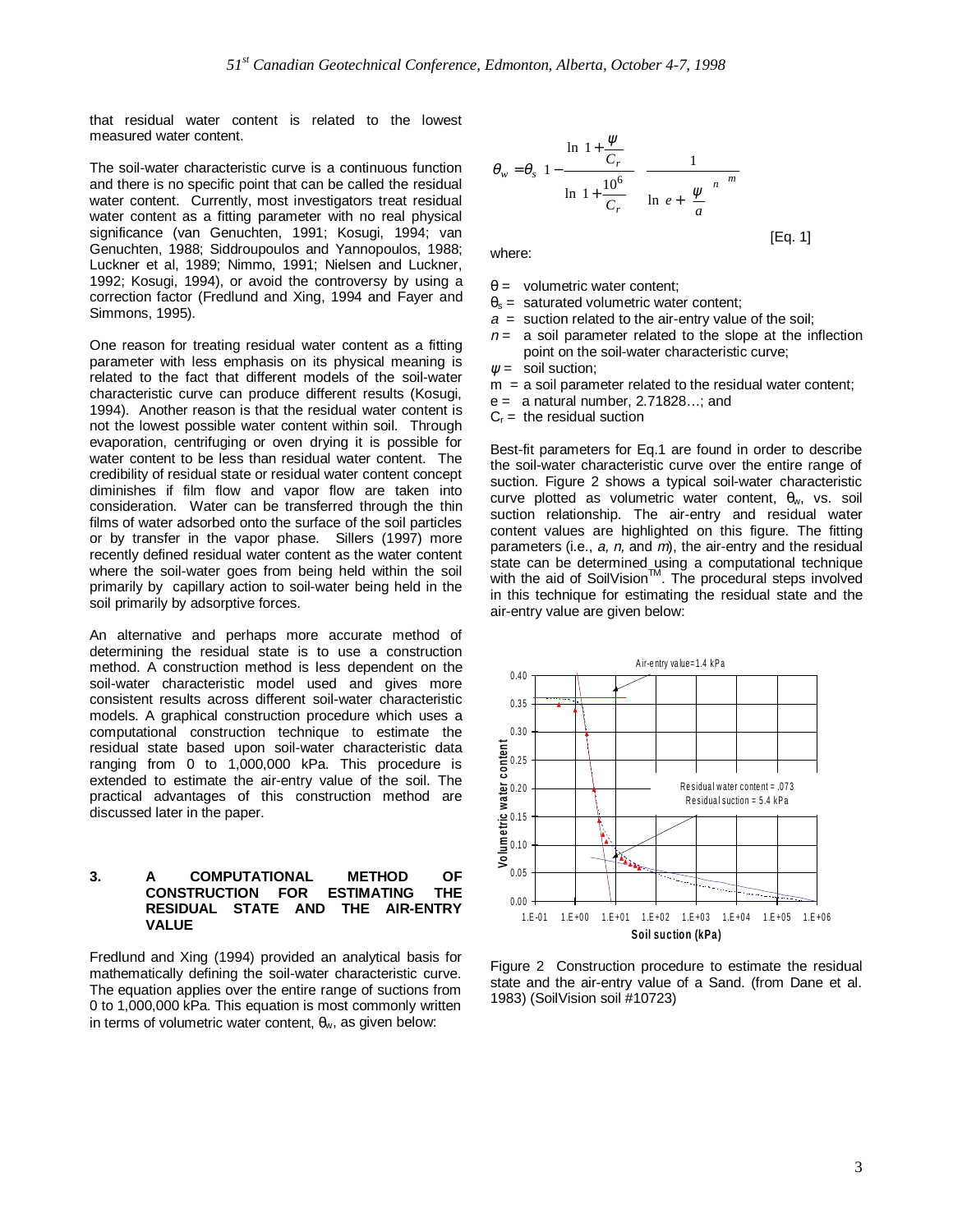#### **3.1 Estimation of residual state**

- **Step 1**. Using Eq. [1] find the best-fit parameters to describe the experimental data over the entire suction range.
- **Step 2**. Determine the point of maximum slope on the bestfit curve and draw a line tangent to the curve through the point of maximum slope.
- **Step 3**. Determine point of maximum change of slope between the point of maximum slope and 1,000,000 kPa.
- **Step 4.** Move one logarithmic cycle past inflection point and locate point on the best-fit curve.
- **Step 5**. Draw the residual line through the located point and 1,000,000 kPa and zero volumetric water content.
- **Step 6.** The intersection of the two lines indicates the residual state condition (i.e., the residual water content and the residual suction of the soil).

### **3.2 Air-entry value estimation**

- **Step 1.** Step 1 for air-entry value estimation is identical to Step 1 in the estimation of residual state.
- **Step 2**. Step 2 for air-entry value estimation is identical to Step 2 in the estimation of residual state.
- **Step 3**. Draw a line tangent to the curve through the point of maximum slope.
- **Step 4.** Draw a horizontal line through the maximum volumetric water content
- **Step 5.** The intersection of the two lines indicates the airentry value.

Soil-water characteristic curves are commonly plotted as volumetric or gravimetric water content or degree of saturation versus soil suction relationships. The residual state condition and the air-entry value determined by the computational method will be independent of the way the data is plotted.

Figure 3, Figure 4, and Figure 5 show the results of the residual volumetric water content applied to a variety of different soil types. The construction technique was applied to the 6000 soil-water characteristic curves present in the SoilVision<sup>™</sup> database. The performance of the technique was then analyzed by selecting a random sample of soilwater characteristic curves from the database and visually verifying the results.

Typically a value of 3000 kPa has been suggested for the Cr constant in Eq. 1 (Fredlund and Xing 1994). The construction technique presented in this paper provides a method for determining C<sub>r</sub> in Eq. 1. The C<sub>r</sub> value determined

is substituted back into Eq. 1. The fitting parameters  $a$ ,  $n$ , and  $m$  are then determined using the  $C<sub>r</sub>$  value.

The construction technique provided results of the air-entry value and the residual state that matched well with visual inspection for almost all of the soils analyzed. Soils from most of the textural classes such as sands, loams, tills, and clays were inspected. Problem soils encountered were clays and bimodal soils. The problem encountered with dense clays corresponds to the lack of a meaningful inflection point on the fit of the soil-water characteristic curve. The construction technique also does not account for bimodal nature in some soils. This will cause a certain amount of underestimation in the residual suction with bimodal soils. In summary, the construction technique worked well for the majority of the soils analyzed.



Figure 3 Results of the construction technique for a Loam (from Jackson et al. 1965) (SoilVision soil #91)



Figure 4 Results of the construction technique for a Loam (from Sisson and van Genuchten, 1991) (SoilVision soil #131)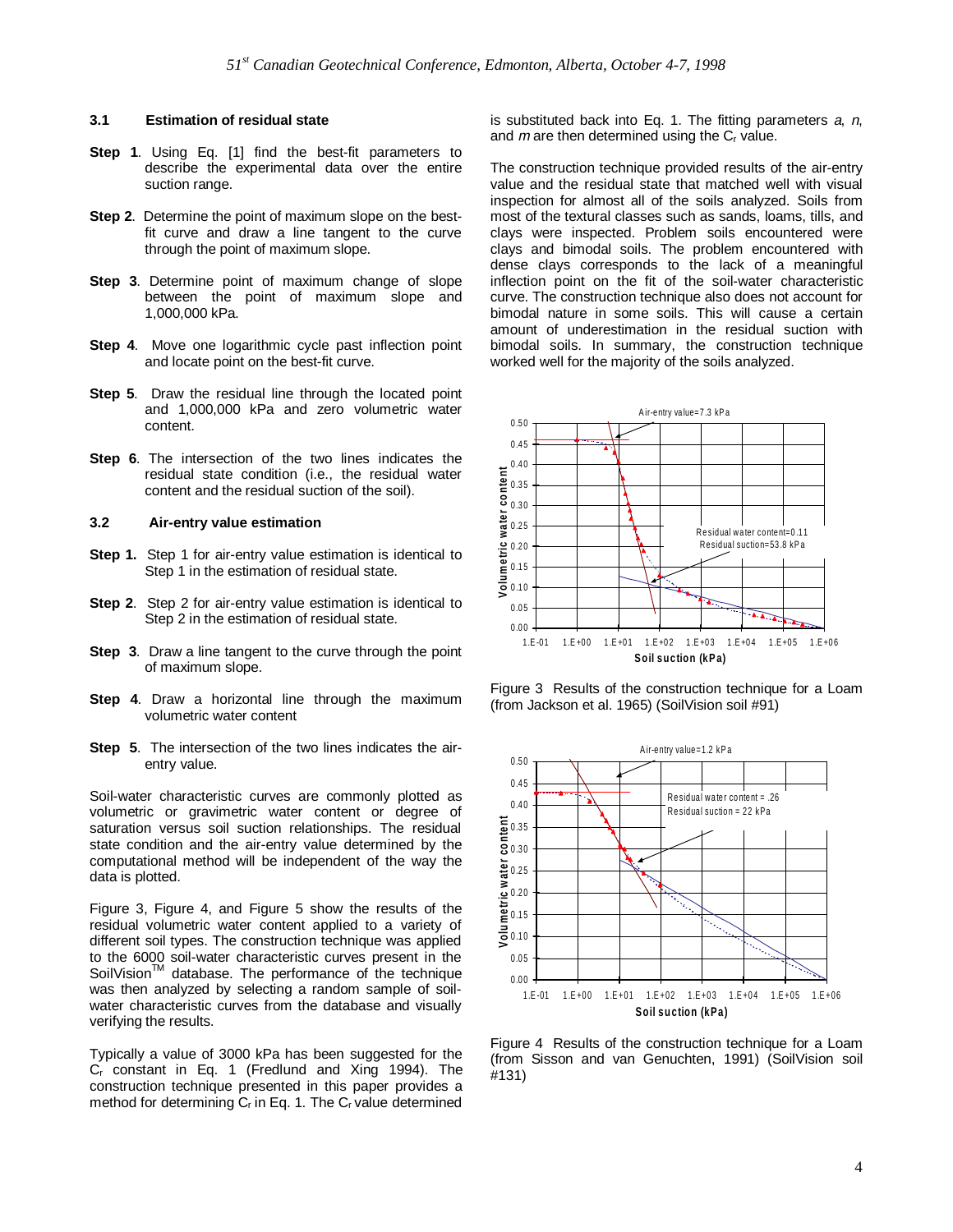

Figure 5 Results of the construction technique for a Silt Loam (from van Dam et al. 1992) (SoilVision soil #133)

#### **4. RESIDUAL STATE CONDITION AND THE SHEAR STRENGTH OF UNSATURATED SOILS**

Shear strength equation for an unsaturated soil was proposed by Fredlund et al. (1978) as:

[Eq. 2]

$$
\tau_f = [c' + (\sigma_n - u_a)\tan\phi'] + \left[ (u_a - u_w)\tan\phi^b \right]
$$

where:

φ

- $\tau_f$  = shear strength of an unsaturated soil,
- $c' =$  effective cohesion of the soil,
- $\phi'$  = effective angle of shearing resistance for a saturated soil,

 $(\sigma_{n} - u_{a})$  = net normal stress,

 $(u_a - u_w)$  = matric suction, and

 $=$  angle of shearing resistance relative to an increase in suction

Fredlund et al. (1996) and Vanapalli et al. (1996) suggest several models for predicting the shear strength of an unsaturated soil using the soil-water characteristic curve and the saturated shear strength parameters. Equation [3] given below can be used in predicting the shear strength of an unsaturated soil:

$$
\tau_f = [c' + (\sigma_n - u_a) \tan \phi'] + (u_a - u_w) \{\Theta(u_a - u_w)\}^k \text{ (tan}\phi')
$$
  
[Eq. 3]

where:

- $\kappa$  = fitting parameter used for obtaining better correlation between the measured and predicted values
- Θ = normalized volumetric water content

The shear strength contribution due to suction is the second part of Eq. 3, which is:

$$
\tau_{us} = (u_a - u_w) \left\{ \Theta(u_a - u_w) \right\}^{\kappa} (\tan \phi') \qquad \text{[Eq. 4]}
$$

The incremental shear strength contribution due to suction, dτ, can be obtained by differentiating [Eq. 4] with respect to suction,  $(u_a - u_w)$ . The result is

$$
d\tau = d(u_a-u_w) \left[ \{ \Theta(u_a - u_w) \}^{\kappa} (tan\phi^{\prime}) \right] +
$$
  
\n
$$
(u_a-u_w) \left[ d \{ \Theta(u_a - u_w) \}^{\kappa} \right] (tan\phi^{\prime})
$$
  
\n[Eq. 5]

The value of (tan  $\phi^\text{b}$ ) at any suction is

$$
\tan \phi^b = d\tau / d(u_a - u_w)
$$

$$
= \left[ [\{\Theta(u_a - u_w)\}^{\kappa} + (u_a - u_w) [\text{d}\{\Theta(u_a - u_w)\}^{\kappa} / \text{d}(u_a - u_w)] \right] \tan \phi'
$$
  
[Eq. 6]

Up to the air-entry value of the soil,  $\Theta(u_a - u_w)$ , is equal to unity and the rate of change of  $\Theta(u_a - u_w)$  (i.e., [ d { $\Theta(u_a - u_w)$ ] u<sub>w</sub>)}<sup>k</sup>] / [d(u<sub>a</sub> - u<sub>w</sub>)] equals zero. The rate of change of  $\Theta$  (u<sub>a</sub> u<sub>w</sub>), (i.e., [ d {Θ(u<sub>a</sub> - u<sub>w</sub>)}<sup>κ</sup>] / [d(u<sub>a</sub> - u<sub>w</sub>)] is always a negative value for increments of suction beyond the air-entry value. However, the net shear strength contribution due to suction, dτ, in [Eq. 6] is positive. At high values of suction (i.e., in the residual state conditions),  $\Theta(u_a - u_w)$  is extremely small and the value of [ d  $\{\Theta(u_a - u_w)\}^{\kappa}$ ] / [d(u<sub>a</sub> - u<sub>w</sub>)] is negative. The net summation of the terms in Eq. 6 start approaching towards negative values. This behavior would result in soil losing strength beyond residual state condition. The shear strength of unsaturated soils at 1,000,000 kPa, which represents the dry state condition of the soil equals the saturated shear strength value. Equation [6] satisfies the conceptual behavior of the shear strength of unsaturated soils and also provides a good understanding of the shear strength behavior at residual state condition and beyond (i.e., at high suction values).

#### **5. EXPERIMENTAL RESULTS**

Experimental results of shear strength, coefficient of permeability and contaminant properties for a large range of suction values are not commonly available in the literature. Escario and Juca (1989) have studied the experimental shear strength behavior for Guadalix Red silty clay and Madrid gray clay for a large range of suction (i.e., 0 to 15,000 kPa). The significance of residual state conditions on the shear strength behavior of Guadalix Red silty clay is discussed in this paper. The properties of soil are summarized in Table 1.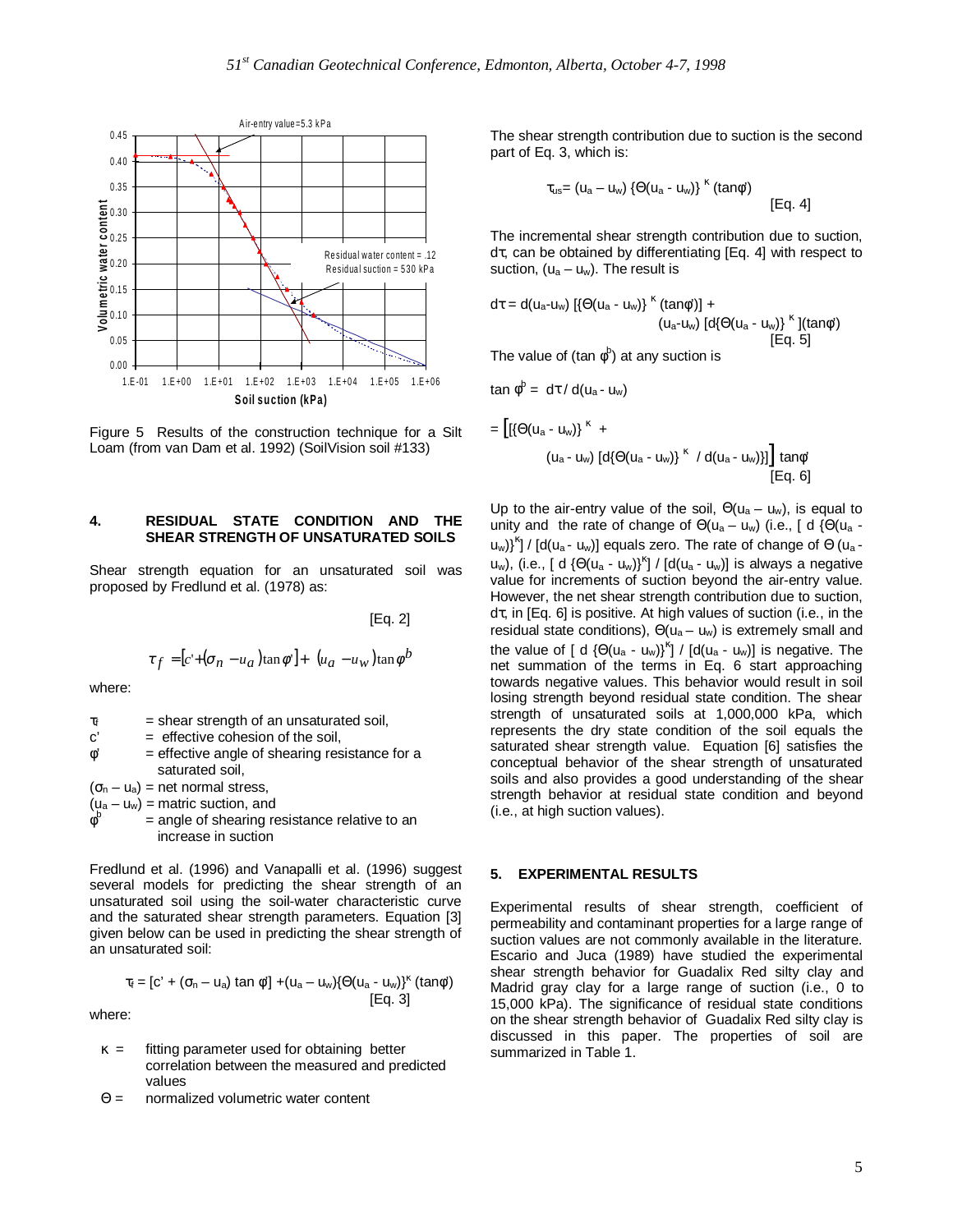Table 1. Properties of Guadalix Red silty clay

| Property                         | Guadalix             |
|----------------------------------|----------------------|
|                                  | Red silty            |
|                                  | clay                 |
| Sand (%)                         | 17                   |
| Silt (%)                         | 48                   |
| Clay $(\%)$                      | 35                   |
| Liquid limit (%)                 | 33                   |
| Plasticity index (%)             | 13.6                 |
| Specific Gravity, G <sub>s</sub> | 2.66                 |
| Dry density (kN/cu.m)            | 18                   |
| Initial void ratio               | 0.48                 |
| Initial water content (%)        | 13.6                 |
| Coefficient                      |                      |
| of permeability, ksat (m/sec)    | $1.0 \times 10^{-8}$ |
| Cohesion, c' (kPa)               | 20                   |
| Angle of internal                | 32.5                 |
| friction $(\phi')$ (degrees)     |                      |



Figure 6 Soil-water characteristic curves for Madrid clayey sand and Guadalix Red silty clay (modified after Escario and Juca 1989).

Several properties such as the applied stress, initial water content, structure and mineralogy influence the soil-water characteristic curve behavior. Shear strength of unsaturated soils can be more accurately predicted using the soil-water characteristic curve that has been determined taking into account the influence of stress state and soil structure. Vanapalli et al. (1998) have shown that shear strength can be predicted with a reasonable degree of accuracy using soil-water characteristic curves that have been determined without considering the influence of the stress state of soil for a net normal stress variation of 25 to 200 kPa. A glacial till was used in this study.

Soil-water characteristic curve for Guadalix Red silty clay measured in the laboratory without the application of any confining or normal pressure is shown in Figure 6. The  $a$ ,  $n$ , and m values required to best-fit the experimental data of soil-water characteristic curves using Fredlund and Xing (1994) equation were determined along with the air-entry value and residual suction values as discussed earlier using SoilVision<sup>™</sup>. This information is summarized in Table 2.

Table 2. Residual state conditions and a, n, and m values of Guadalix Red silty clay from soil-water characteristic curve data using SoilVision

| Parameter/property     | Guadalix       |
|------------------------|----------------|
|                        | Red silty clay |
| a (kPa)                | 242.1          |
| n                      | 0.81           |
| m                      | 0.79           |
| Air-entry value (kPa)  | 52.7           |
| Residual suction (kPa) | 19,630         |

Escario and Juca (1989) have tested Guadalix Red silty clay under a net normal stress of 120 to 600 kPa and soil. However, shear strength results under a net normal stress of 120 kPa are only discussed in this paper. The variation of shear strength with respect to suction was measured for a suction range 0 to 15,000 kPa. The saturated shear strength parameters and the soil-water characteristic curve data measured in the laboratory without the application of any applied stress were used in the prediction of the unsaturated shear strength.



Figure 7. Measured and predicted shear strength values for Guadalix Red silty Clay

The predicted and measured shear strength values for Red silty clay are shown in Fig. 7. A  $\kappa$  value of 2.2 is used for fitting the results using Eq. 3. The saturated shear parameters for the soil used are summarized in Table 1. There is a reasonably good comparison between the measured and predicted values of shear strength for a large range of suction (i.e., 0 to 10,000 kPa). There are certain conceptual limitations with respect to these results. The soil should start losing strength at suction values higher than the estimated residual value of suction in accordance with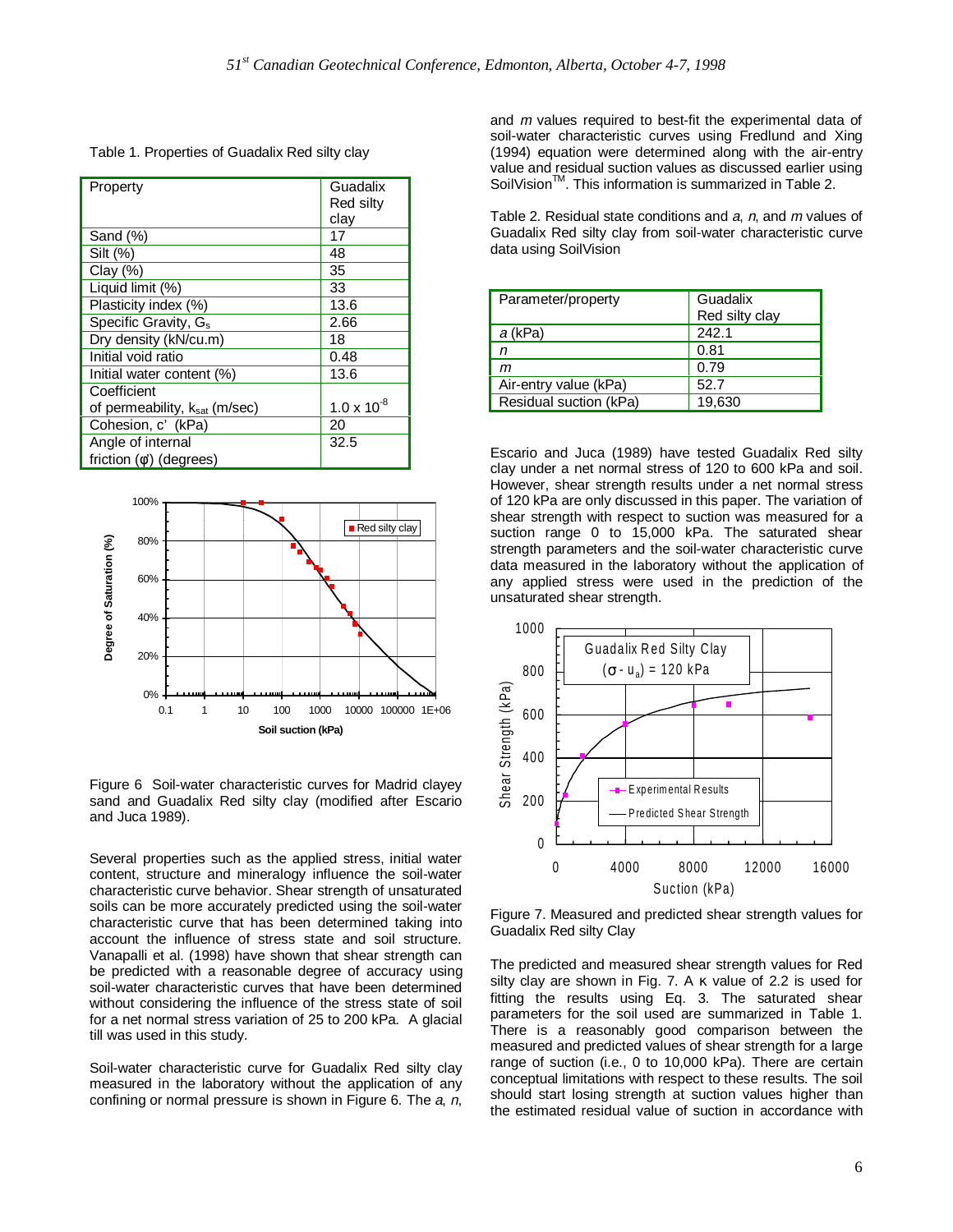the discussions in the paper. The residual suction value of this soil estimated using the construction method detailed earlier is 19,630 kPa (see Table 2). The shear strength of this soil, however, shows the trends of losing strength at a suction value of 10,000 kPa, which is lower than the estimated residual suction value of 19, 630 kPa.

A close examination of Escario and Juca (1989) results provide possible reasons for this behavior. These investigators plotted the experimental results of shear strength versus net normal stress for various values of suction for Guadalix Red silty clay and found that the effective angle of shearing resistance (φ') to be varying with soil suction. In other words, these results suggest the shear strength envelops were "not congruent". This may be one of the important reasons for the slightly inconsistent behavior. It should also be noted that there are no experimental data for the soil-water characteristic curve for suction values higher than 10,000 kPa. This may have also contributed to be some errors due to a lack of data in the high suction range. Rigorous analysis could not be undertaken at this time due to insufficient experimental data.

More controlled experimental studies for a large suction range for various soils have to be undertaken to better understand the significance of residual state condition on several engineering properties such as the shear strength, coefficient of permeability, volume change and contaminant transport properties.

#### **6. SUMMARY AND CONCLUSIONS**

The engineering behavior of unsaturated soils is dependent on the soil-water-air phase relationships. Residual state is one such soil-water-air phase relationship which has considerable influence on the unsaturated soil behavior. There is no accepted definition or procedure for estimating the residual state is presently available in the literature. The present understanding available in the literature on this topic is summarized in this paper. Sillers (1997) defined residual water content as the point on the soil-water characteristic curve where the soil suction phase goes from being held primarily by the capillary action force to being held in the soil primarily by adsorption force (water is present as thin films surrounding the soil particles). Using this principle, a graphical construction is proposed which uses a computational technique to estimate the residual water content from soil-water characteristic curve data from 0 to 1,000,000 kPa. This procedure is also extended to estimate the air-entry value of the soil in this paper.

Shear strength behavior of unsaturated soils with respect to residual state conditions is discussed in this paper. The shear strength increases non-linearly up to the residual state condition. There appears to be a remarkable change in the shear strength behavior of unsaturated soils at residual state conditions. The unsaturated soil may be expected to be lose strength at a decremental rate at values of suction greater than the residual value of suction. Equation [6] satisfies the conceptual behavior of the shear strength for the entire range of suction (i.e., 0 to 1,000,000 kPa).

There are limited experimental studies available in the literature with respect to the engineering behavior of unsaturated soils in the high suction range. Experimental studies on different soils are to be undertaken to better understand the conceptual role of residual state conditions on the engineering behavior of unsaturated soils.

# **7. REFERENCES**

- Brooks, R. and Corey, A. 1964. Hydraulic properties of Porous media. Colorado State University, Fort Collins. Hydrology Paper No. 3.
- Croney, D. and Coleman, J. 1961. Pore pressure and suction in soils. In Proc. of the Conf. on Pore Pressure and Suction in Soils. Butterworths, London. pp. 31-37.
- Dane et al. 1983. South. Cooperative Service Bullettin 262, Alabama Agricultural Experimental Station, Auburn University, Alabama.
- Escario, V., and Juca, J. 1989. Strength and deformation of partly saturated soils, Proceedings of the 12<sup>th</sup> International Conference on Soil Mechanics and Foundation Engineering, Rio de Janerio, Vol. 2, pp. 43- 46.
- Fairbridge, R. and Finkl, C. 1979. The encyclopedia of soil science part 1. Dowden, Hutchinson and Ross, Inc. Stroudsburg Pennsylvania.
- Fayer, M. J. and Simmons, C. S. 1995. Modified soil water retention functions for all matric suctions. Water Resour. Res, **31**: 1233-1238.
- Fredlund, D.G. 1964. Comparison of soil suction and onedimensional consolidation characteristics of a highly plastic clay. M.Sc thesis, Department of Civil Engineering, University of Alberta, Edmonton.
- Fredlund, D.G., Morgenstern, N.R., and Widger, R.A. (1978). The shear strength of unsaturated soils. Canadian Geotechnical Journal, **15:** 313-321.
- Fredlund, D. G. and H. Rahardjo. 1993. Soil mechanics for unsaturated soils. John Wiley & Sons, Inc., New York.
- Fredlund, D. G. and Xing, A. 1994. Equations for the soil water characteristic curve. Canadian Geotechnical Journal, **31**: 521-532.
- Fredlund, D. G., Xing, A., Fredlund, M.D., and Barbour, S.L. 1996. The relationship of the unsaturated soil shear strength to the soil-water characteristic curve. Canadian Geotechnical Journal, **33**: 440-448.
- Fredlund, D.G. 1997. An introduction to unsaturated soil mechanics. Unsaturated Soil Engineering Practice. Geotechnical Speical Publication No. 68. Geo-Logan' 97. Edited S.L. Houston and D.G. Fredlund.
- Jackson, R. D.; Reginato, R. J.; and van Bavel, C. H. M. 1965. Comparison of measured and Calculated Hydraulic Conductivities of Unsaturated Soils. Water Resour. Res, **1**: 375-380.
- Kosugi, K. 1994. Three parameter lognormal distribution model for soil water retention. Water Resour. Res, **30**: 891-901.